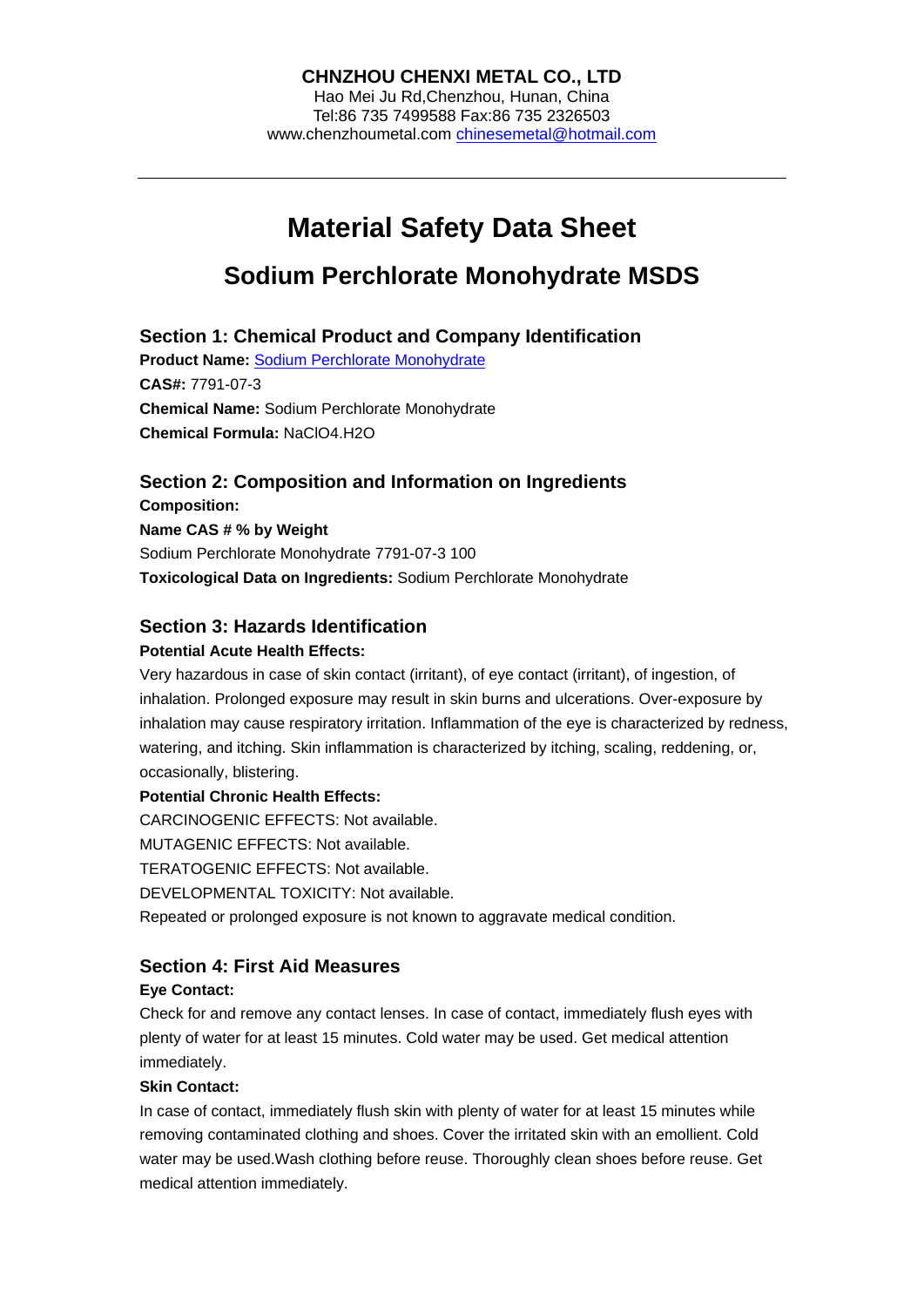Hao Mei Ju Rd,Chenzhou, Hunan, China Tel:86 735 7499588 Fax:86 735 2326503 www.chenzhoumetal.com chinesemetal@hotmail.com

#### **Serious Skin Contact:**

Wash with a disinfectant soap and cover the contaminated skin with an anti-bacterial cream. Seek immediate medical attention.

#### **Inhalation:**

If inhaled, remove to fresh air. If not breathing, give artificial respiration. If breathing is difficult, give oxygen. Get medical attention.

#### **Serious Inhalation:**

Evacuate the victim to a safe area as soon as possible. Loosen tight clothing such as a collar, tie, belt or waistband. If breathing is difficult, administer oxygen. If the victim is not breathing, perform mouth-to-mouth resuscitation. Seek medical attention.

#### **Ingestion:**

Do NOT induce vomiting unless directed to do so by medical personnel. Never give anything by mouth to an unconscious person. If large quantities of this material are swallowed, call a physician immediately. Loosen tight clothing such as a collar, tie, belt or waistband. **Serious Ingestion: Not available.** 

#### **Section 5: Fire and Explosion Data**

**Flammability of the Product:** Non-flammable.

**Auto-Ignition Temperature:** Not applicable.

**Flash Points:** Not applicable.

**Flammable Limits:** Not applicable.

**Products of Combustion:** Not available.

**Fire Hazards in Presence of Various Substances:** Not applicable.

#### **Explosion Hazards in Presence of Various Substances:**

Risks of explosion of the product in presence of mechanical impact: Not available.

Highly explosive in presence of reducing materials, of combustible materials, of organic materials.

Explosive in presence of open flames and sparks.

**Fire Fighting Media and Instructions:** Not applicable.

#### **Special Remarks on Fire Hazards:**

Mixtures with perchlorates and organic materials, or combustible materials, or oxidizable materials are easily

ignited by friction or heat.

#### **Special Remarks on Explosion Hazards:**

Explosive decomposition may occur under fire conditions.

Forms explosive mixtures with alcohols.

Mixture of calcium hydride or strontium hydride and perchlorates explodes violently when rubbed in a mortar.

Forms explosive mixtures with combustible, organic or other easily oxidizable materials. These mixtures are easily ignited by friction or heat.

Perchlorates explode when mixed with reducing agents or when projected into red-hot charcoal.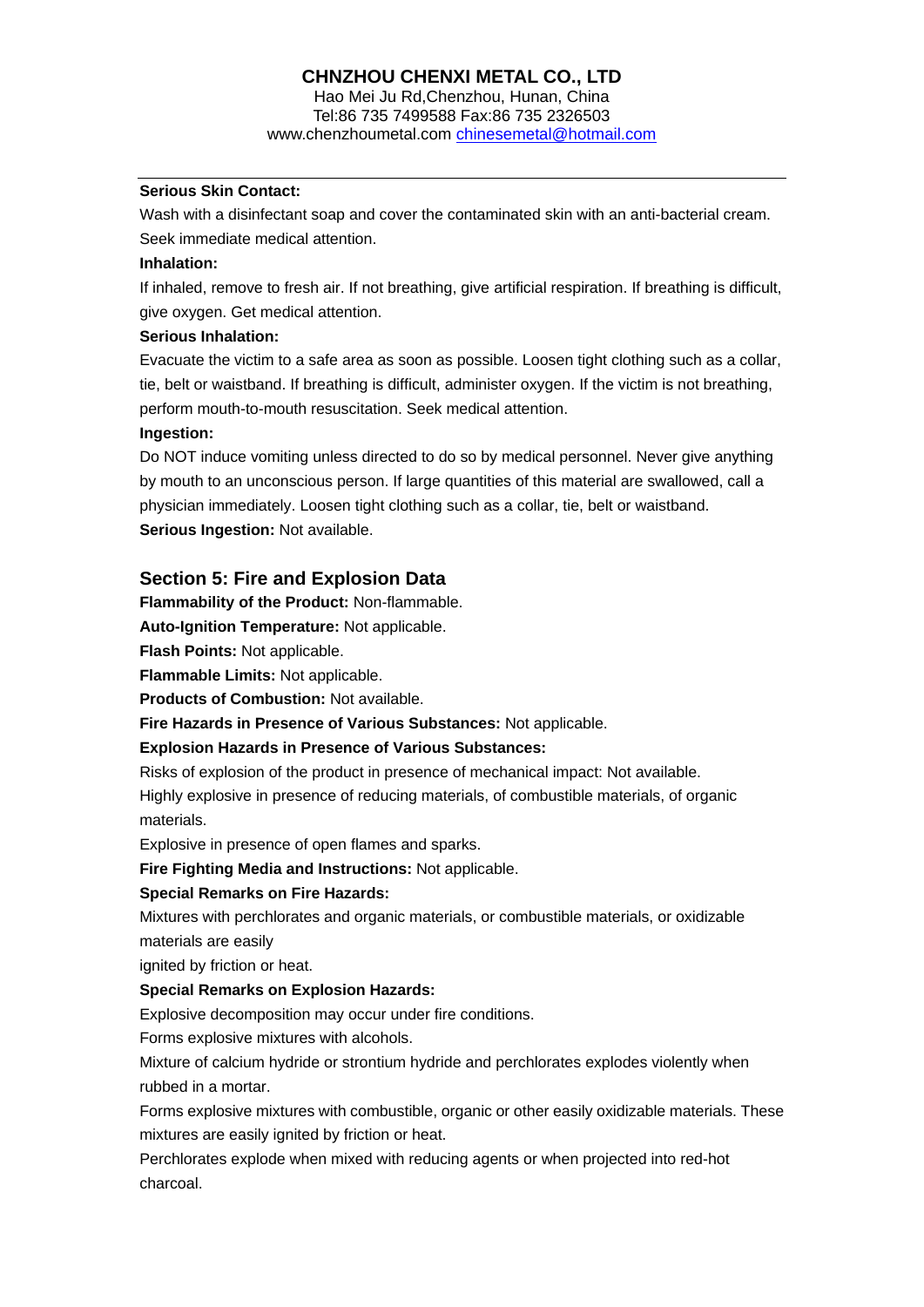Hao Mei Ju Rd,Chenzhou, Hunan, China Tel:86 735 7499588 Fax:86 735 2326503 www.chenzhoumetal.com chinesemetal@hotmail.com

#### **Section 6: Accidental Release Measures**

**Small Spill:** Use appropriate tools to put the spilled solid in a convenient waste disposal container.

#### **Large Spill:**

Oxidizing material. Organic peroxide.

Stop leak if without risk. Avoid contact with a combustible material (wood, paper, oil, clothing...). Keep substance damp using water spray. Do not use metal tools or equipment. Do not touch spilled material. Use water spray to reduce vapors. Prevent entry into sewers, basements or confined areas; dike if needed. Call for assistance on disposal.

## **Section 7: Handling and Storage**

#### **Precautions:**

Keep away from heat. Keep away from sources of ignition. Keep away from combustible material.. Do not ingest. Do not breathe dust. In case of insufficient ventilation, wear suitable respiratory equipment. If ingested, seek medical advice immediately and show the container or the label. Avoid contact with skin and eyes. Keep away from incompatibles such as reducing agents, combustible materials, organic materials, acids, moisture.

#### **Storage:**

Keep container in a cool, well-ventilated area. Separate from acids, alkalies, reducing agents and combustibles.

See NFPA 43A, Code for the Storage of Liquid and Solid Oxidizers. Do not store above 23°C (73.4°F).

## **Section 8: Exposure Controls/Personal Protection**

#### **Engineering Controls:**

Use process enclosures, local exhaust ventilation, or other engineering controls to keep airborne levels below recommended exposure limits. If user operations generate dust, fume or mist, use ventilation to keep exposure to airborne contaminants below the exposure limit.

#### **Personal Protection:**

Splash goggles. Lab coat. Dust respirator. Be sure to use an approved/certified respirator or equivalent. Gloves.

#### **Personal Protection in Case of a Large Spill:**

Splash goggles. Full suit. Dust respirator. Boots. Gloves. A self contained breathing apparatus should be used to avoid inhalation of the product. Suggested protective clothing might not be sufficient; consult a specialist BEFORE handling this product.

**Exposure Limits:** Not available.

## **Section 9: Physical and Chemical Properties**

**Physical state and appearance:** Solid. (Deliquescent crystals solid.) **Odor:** Odorless. **Taste:** Not available.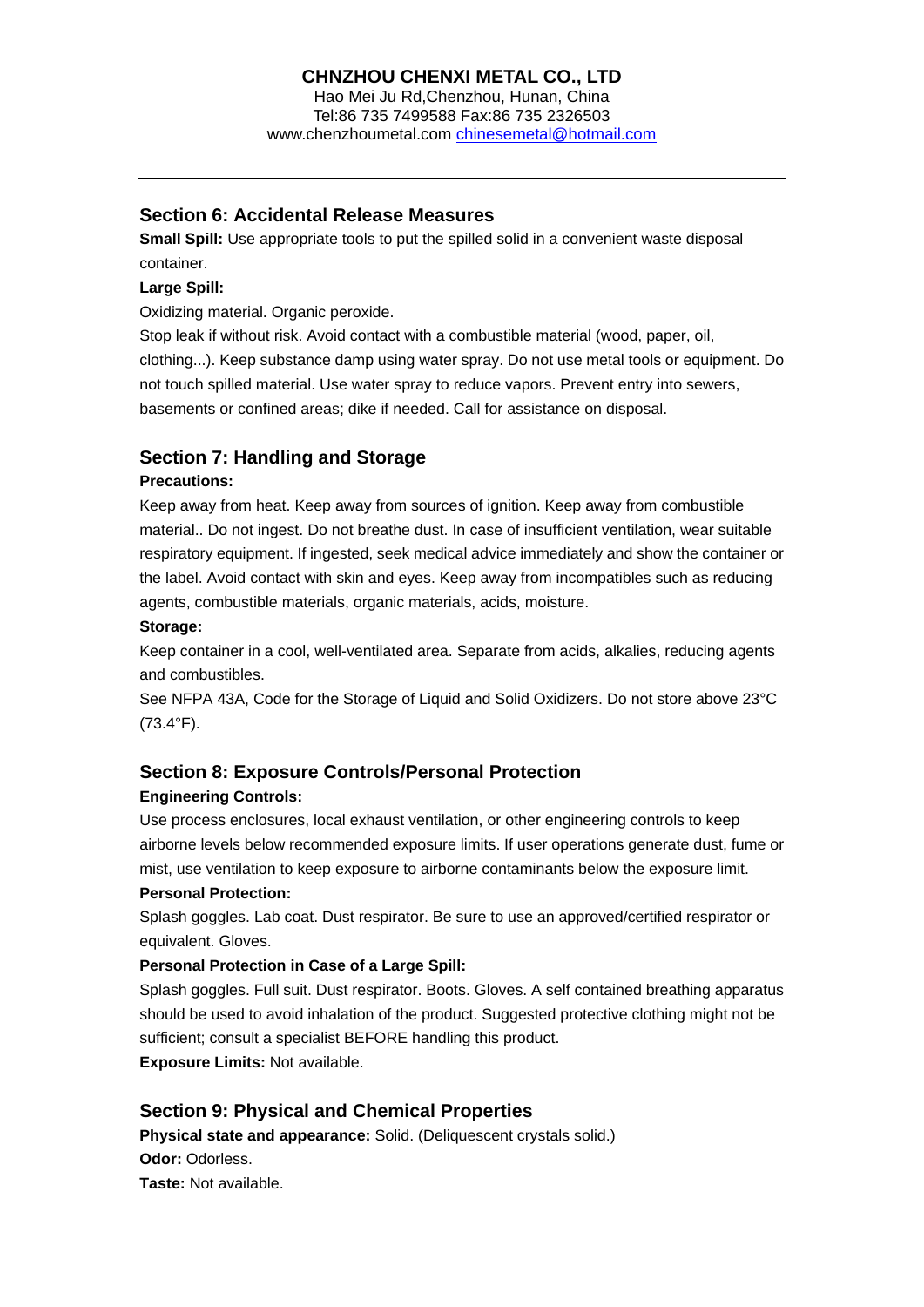#### Hao Mei Ju Rd,Chenzhou, Hunan, China Tel:86 735 7499588 Fax:86 735 2326503 www.chenzhoumetal.com chinesemetal@hotmail.com

**Molecular Weight:** 140.46 g/mole **Color:** White. **pH (1% soln/water):** Not available. **Boiling Point:** Not available. **Melting Point:** 130°C (266°F) **Critical Temperature:** Not available. **Specific Gravity: 2.02 (Water = 1) Vapor Pressure:** Not applicable. **Vapor Density:** Not available. **Volatility:** Not available. **Odor Threshold:** Not available. **Water/Oil Dist. Coeff.:** Not available. **Ionicity (in Water):** Not available. **Dispersion Properties:** See solubility in water. **Solubility:**  Easily soluble in hot water. Soluble in cold water.

#### **Section 10: Stability and Reactivity Data**

**Stability:** The product is stable. **Instability Temperature:** Not available. **Conditions of Instability:** Dust generation, incompatible materials, combustible materials. **Incompatibility with various substances:**  Extremely reactive or incompatible with reducing agents, combustible materials, organic materials. Reactive with acids, moisture. **Corrosivity:** Not available. **Special Remarks on Reactivity:** Oxidizer. Incompatible with combustible materials reducing agents, strong acids, organic materials. **Special Remarks on Corrosivity:** Not available. **Polymerization:** Will not occur. **Section 11: Toxicological Information Routes of Entry:** Inhalation. Ingestion. **Toxicity to Animals:**  LD50: Not available. LC50: Not available. **Chronic Effects on Humans:** Not available. **Other Toxic Effects on Humans:** Very hazardous in case of skin contact (irritant), of ingestion, of inhalation.

**Special Remarks on Toxicity to Animals:** Not available.